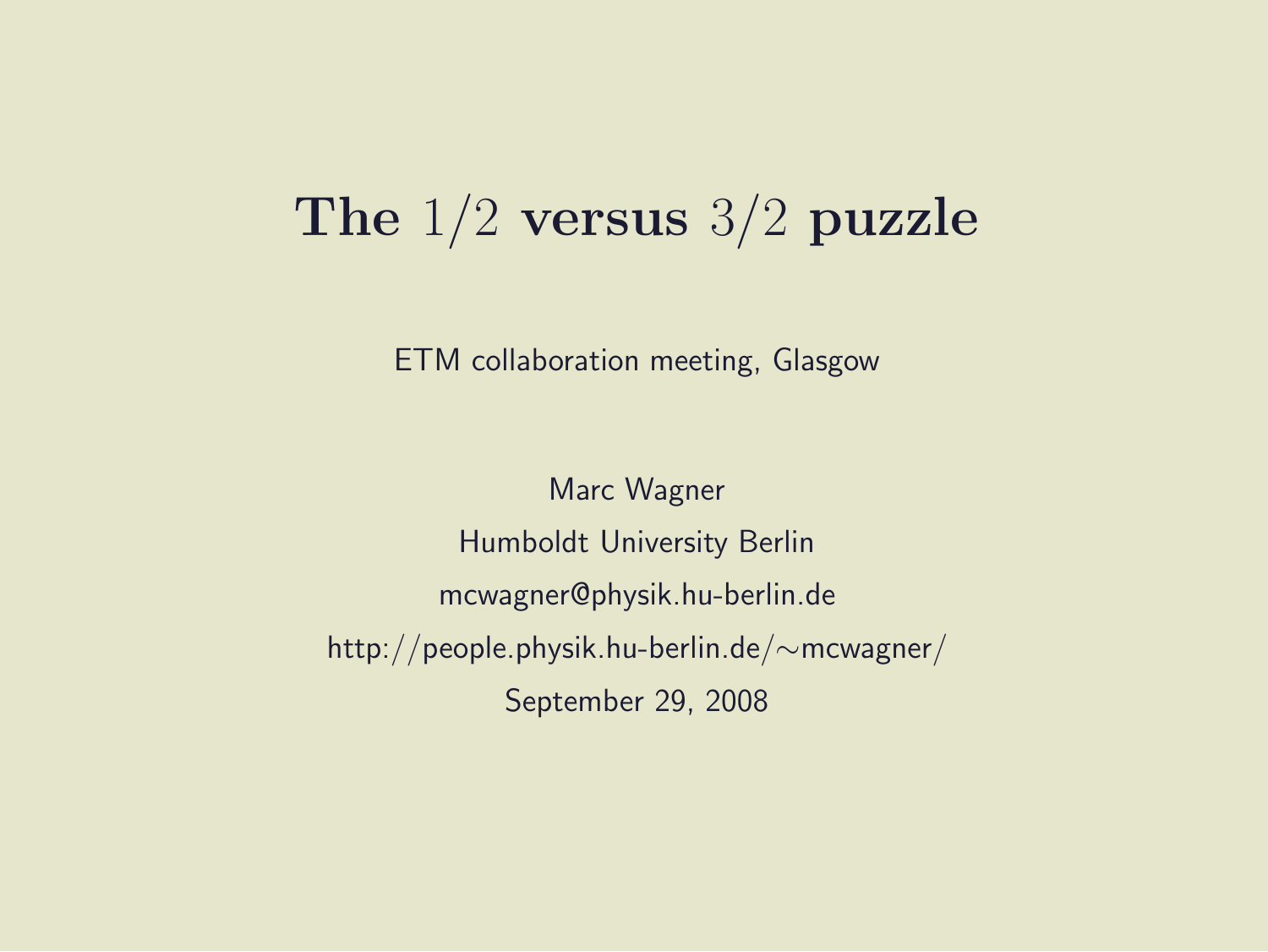## **Outline**

- Heavy-light mesons.
- $\bullet$  1/2 versus 3/2 puzzle:
	- Experimental side.
	- Theory side.
	- Possible explanations to resolve the puzzle.
- Lattice computation of  $\tau_{1/2}$  and  $\tau_{3/2}$ .
- Conclusions.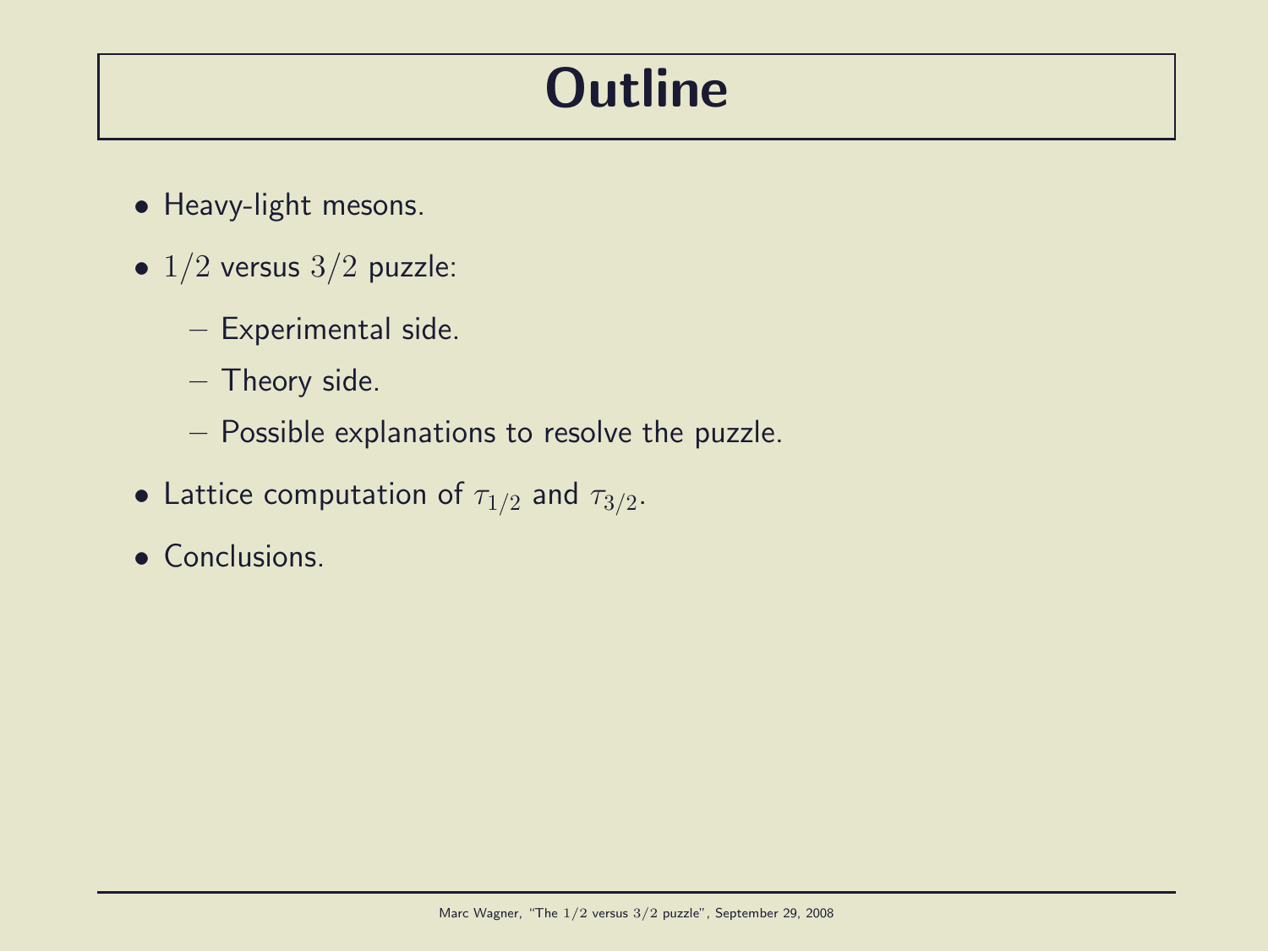### Heavy-light mesons

- Heavy-light meson: a meson made from a heavy quark  $(b, c)$  and a light quark  $(u, d, s)$ , e.g.  $B = \{\bar{b}u, \bar{b}d\}$ ,  $B_s = \bar{b}s$ ,  $D = \{\bar{c}u, \bar{c}d\}$ ,  $D_s = \bar{c}s$ .
- Static limit, i.e.  $m_b, m_c \rightarrow \infty$ :
	- No interactions involving the static quark spin.
	- Classify states according to parity P and total angular momentum of the light cloud  $i$ .
- $\bullet$   $m_b, m_c$  finite, but heavy:
	- Classify states according to parity  $P$ and total angular momentum  $J$ .



| $(1/2)^{-} \equiv S$            | $\equiv$ H<br>$1^- = H^*$                                                                                                               |
|---------------------------------|-----------------------------------------------------------------------------------------------------------------------------------------|
|                                 | $(1/2)^{+} \equiv P_{-}$ $\begin{bmatrix} 0^{+} \equiv H_0^{*} \equiv H_0^{1/2} \\ 1^{+} \equiv H_1^{*} \equiv H_1^{1/2} \end{bmatrix}$ |
| $(3/2)^{+}$<br>$\equiv$ $P_{+}$ | $1^+ \equiv H_1 \equiv H_1^{3/2}$                                                                                                       |
|                                 | $2^+ \equiv H_2^* \equiv H_2^{3/2}$                                                                                                     |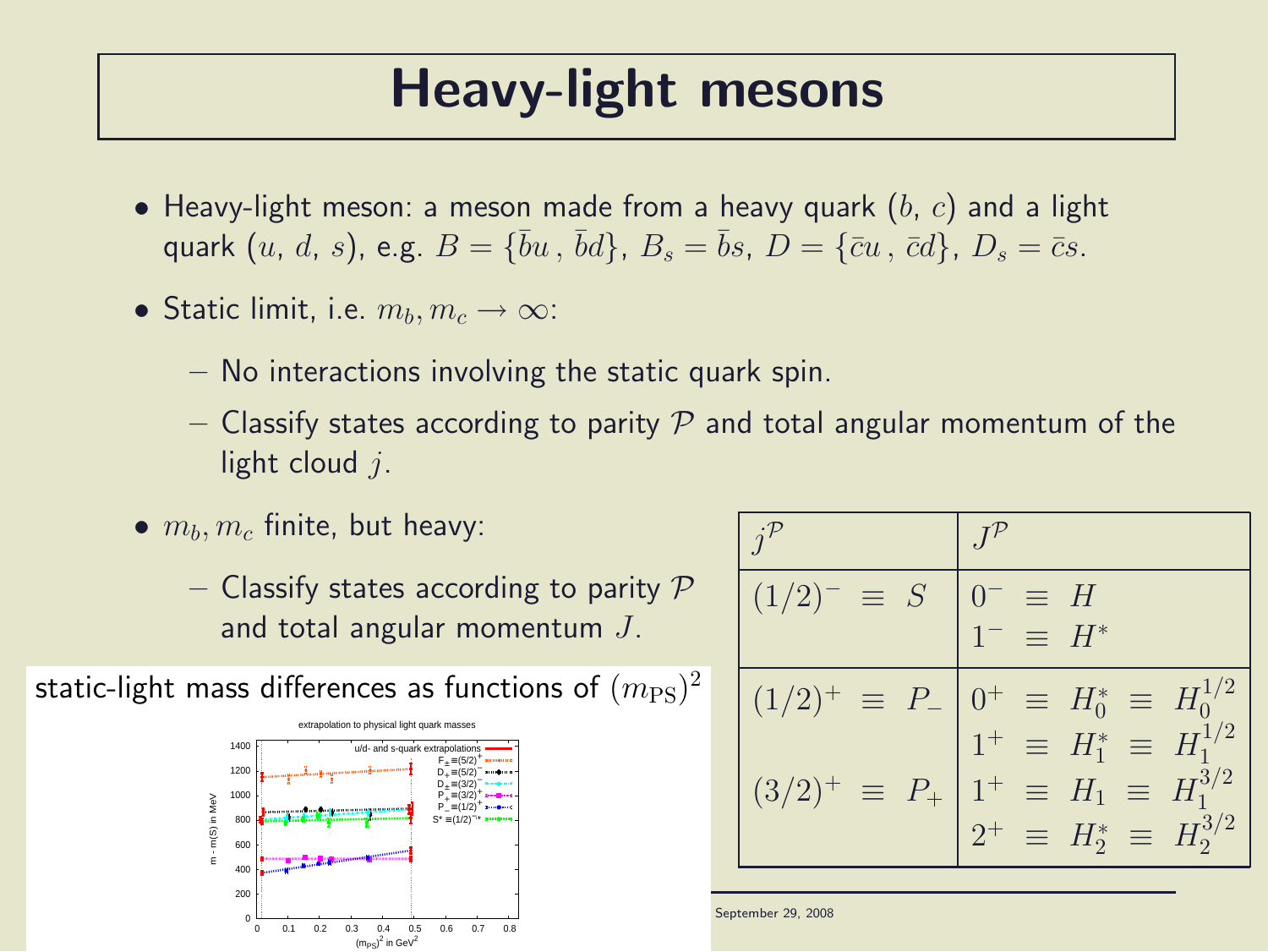## $1/2$  versus  $3/2$ : experimental side

- Consider the semileptonic decay  $B \to X_c l \, \nu$ .
- Experiments, which have studied this decay: ALEPH, BaBar, BELLE, CDF, DELPHI, DØ.
- What is  $X_c$ ?
	- $\approx$   $75\%$   $D$  and  $D^*$ , i.e.  $S$  wave states (agreement with theory).
	- $\approx 10\% \ D_1^{3/2}$  $_1^{3/2}$  and  $D_2^{3/2}$  $2^{3/2}$ , i.e.  $j = 3/2$   $P$  wave states (agreement with theory).
	- For the remaining  $\approx 15\%$  the situation is not clear:
		- $\ast$  A natural candidate would be  $D_0^{1/2}$  $_0^{1/2}$  and  $D_1^{1/2}$  $j^{1/2}$ , i.e.  $j = 1/2$   $P$  wave states.
		- $*$  This would imply  $\Gamma(B \to D^{1/2}_{0,1})$  $\int_{0,1}^{1/2} l \nu$   $> \Gamma(B \to D_{1,2}^{3/2})$  $\int_{1,2}^{3/2} l \nu$ ), which is in "conflict" with theory.
		- $*$  This "conflict" between experiment and theory is called the "1/2 versus  $3/2$  puzzle".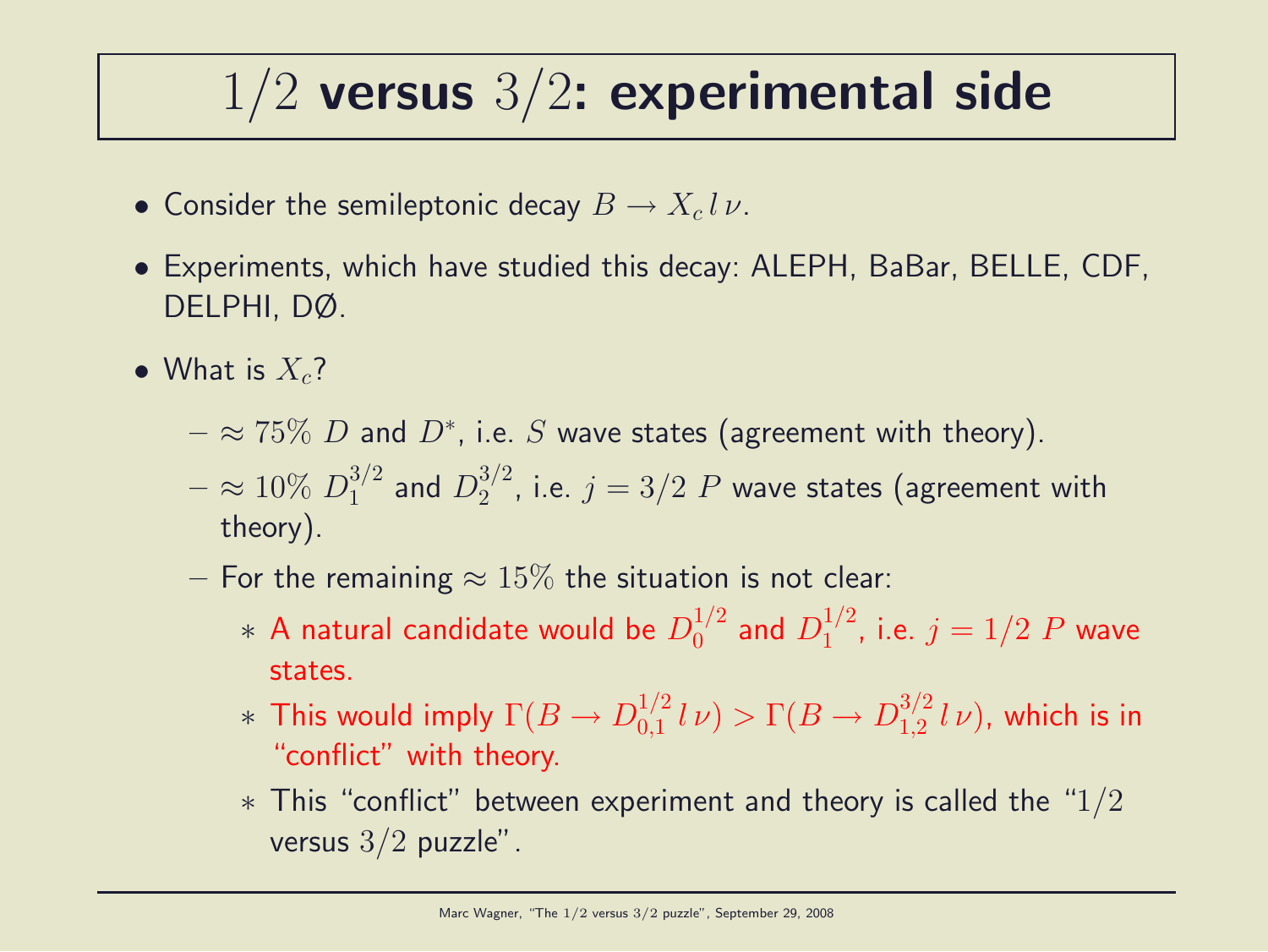## $1/2$  versus  $3/2$ : theory side (1)

 $\bullet$  Static limit  $(m_b,m_c\to\infty)$  with both  $b$  and  $c$  quark at rest:

$$
\langle D_0^{1/2} | \bar{c} \gamma_5 \gamma_j D_k b | B \rangle = -ig_{jk} \Big( m(D_0^{1/2}) - m(B) \Big) \tau_{1/2}
$$
  

$$
\langle D_2^{3/2} | \bar{c} \gamma_5 \gamma_j D_k b | B \rangle = +i\sqrt{3} \epsilon_{jk} \Big( m(D_2^{3/2}) - m(B) \Big) \tau_{3/2}
$$

and

$$
\frac{\Gamma(B \to D_{0,1}^{1/2} l \nu)}{\Gamma(B \to D_{1,2}^{3/2} l \nu)} = \frac{|\tau_{1/2}|^2}{|\tau_{3/2}|^2}.
$$

 $(\tau_{1/2},\,\tau_{3/2}\!\!:1$ sgur-Wise form factors).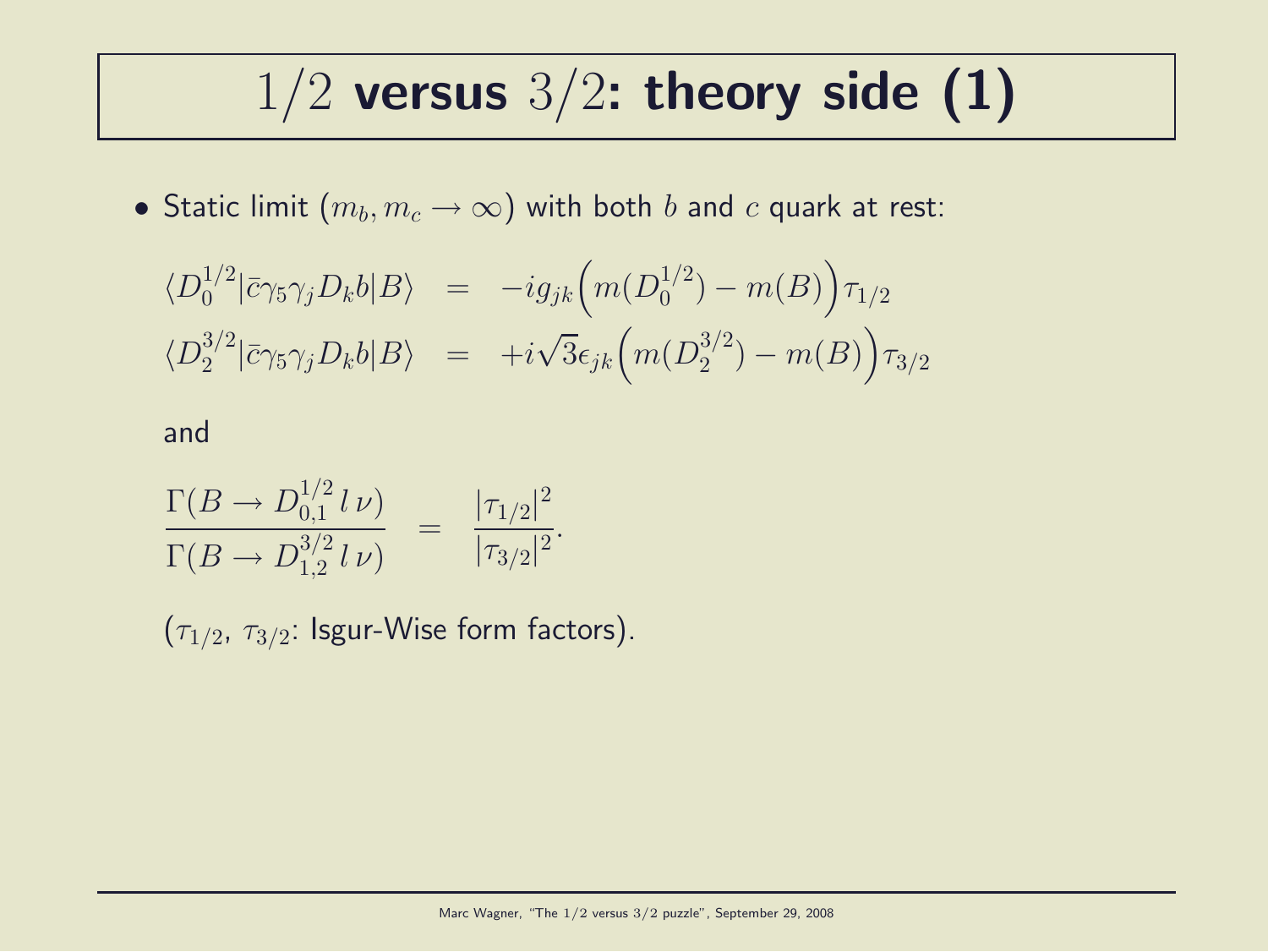## $1/2$  versus  $3/2$ : theory side (2)

• Phenomenological models:

 $-|\tau_{1/2}|<|\tau_{3/2}|$ , which is in "conflict" with experiment.

- OPE:
	- Uraltsev sum rule:

$$
\sum_{n} |\tau_{3/2}^{(n)}|^2 - |\tau_{1/2}^{(n)}|^2 = \frac{1}{4}
$$
  
\n $(\tau_{1/2} \equiv \tau_{1/2}^{(0)}$  and  $\tau_{3/2} \equiv \tau_{3/2}^{(0)}$ .

– From experience with sum rules one would expect approximate saturation from the ground states, i.e.

$$
|\tau_{3/2}^{(0)}|^2 - |\tau_{1/2}^{(0)}|^2 \quad \approx \quad \frac{1}{4},
$$

which also implies  $|\tau_{1/2}| < |\tau_{3/2}|$ , which is in "conflict" with experiment.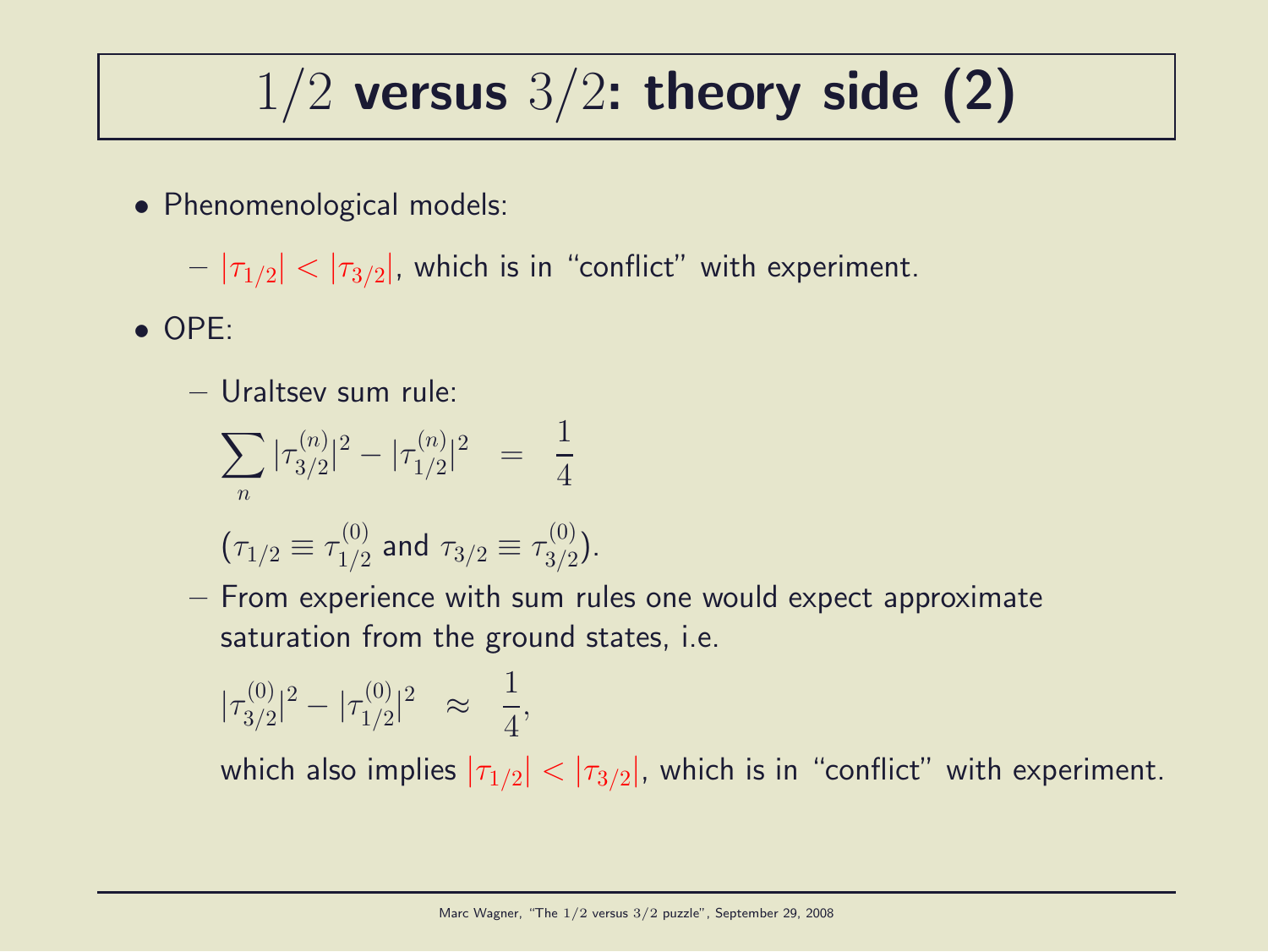## $1/2$  versus  $3/2$ : possible explanations

### • Experiment:

- $-$  The signal for the remaining  $15\%$  of  $X_c$  is rather vague; therefore, only a small part might be  $D_{0.1}^{1/2}$  $\frac{1}{2}$ .
- Phenomenological models:
	- Models might give a wrong answer.

### • OPE:

- Sum rules hold in the static limit and might change significantly for finite quark masses.
- Sum rules might not be saturated by the ground states.
- A lattice computation of  $\tau_{1/2}$  and  $\tau_{3/2}$  could shed some light on this puzzle.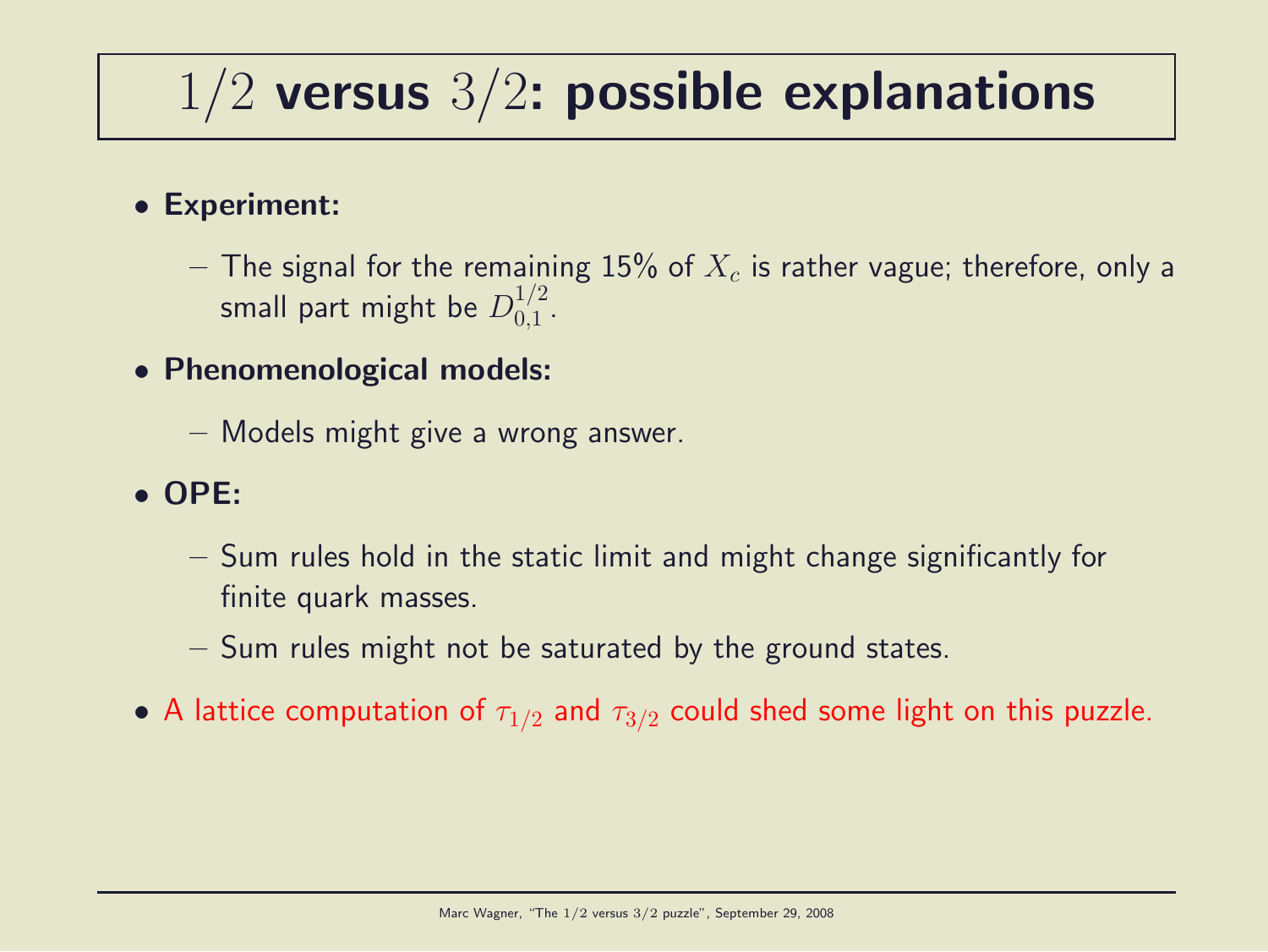## Lattice computation of  $\tau_{1/2}$  and  $\tau_{3/2}$  (1)

- Simulation setup:
	- $N_f = 2$ ,  $24^3 \times 48$  lattice,  $\beta = 3.9$ ,  $\mu = 0.0040$  (i.e.  $m_{PS} \approx 300 \text{ MeV}$ ).
	- Static-light meson trial states:
		- $* \,\, |\tilde{S}\rangle = \bar{Q}\gamma_5 \psi |\Omega\rangle$ : trial state for  $|B\rangle$ .
		- $* \,\ket{\tilde{P}_-} = \bar{Q}\psi |\Omega\rangle$ : trial state for  $|D_0^{1/2}\rangle$  $\binom{1}{0}^{\frac{1}{2}}$ .
		- $* \,\ket{\tilde{P}_+} = \bar{Q}(\gamma_x x \gamma_y y)\psi |\Omega\rangle$ : trial state for  $|D_2^{3/2}|$  $\binom{3}{2}$ .
		- $*$  Gaussian smeared light quark operators ( $N_{\text{Gauss}} = 30$ ,  $\kappa_{\text{Gauss}} = 0.5$ ) with APE smeared spatial links  $(N_{\text{APE}} = 10, \alpha_{\text{APE}} = 0.5)$ .
		- $*$  Separation between static antiquark and light quark operators:  $r = 3$ .
	- HYP2 static action.
	- Preliminary results with  $\approx 100$  gauge configurations.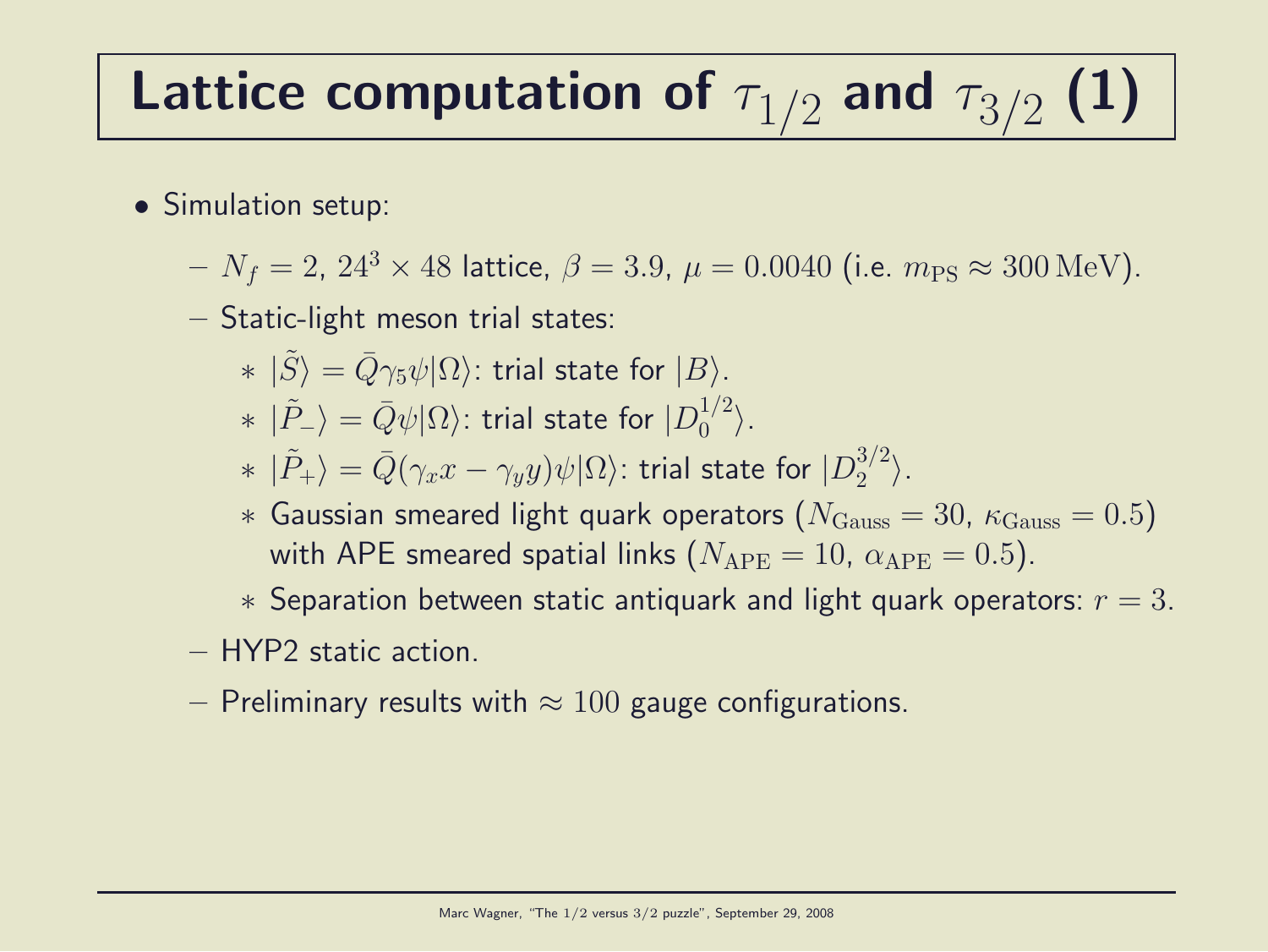# Lattice computation of  $\tau_{1/2}$  and  $\tau_{3/2}$  (2)

• "Effective form factors",

$$
\tau_{1/2, \text{effective}}(T_0 - T_1, T_1 - T_2) =
$$
\n
$$
= \left| \frac{N(\tilde{P}_{-}) \ N(\tilde{S}) \ \langle \tilde{P}_{-}(T_0) | (\bar{Q} \gamma_5 \gamma_3 D_3 Q)(T_1) | \tilde{S}(T_2) \rangle}{(m(\tilde{P}_{-}) - m(\tilde{S})) \ \langle \tilde{P}_{-}(T_0) | \tilde{P}_{-}(T_1) \rangle \ \langle \tilde{S}(T_1) | \tilde{S}(T_2) \rangle} \right|
$$
\n
$$
\tau_{3/2, \text{effective}}(T_0 - T_1, T_1 - T_2) =
$$
\n
$$
= \sqrt{\frac{1}{6}} \left| \frac{N(\tilde{P}_{+}) \ N(\tilde{S}) \ \langle \tilde{P}_{+}(T_0) | (\bar{Q} \gamma_5 (\gamma_1 D_1 - \gamma_2 D_2) Q)(T_1) | \tilde{S}(T_2) \rangle}{(m(\tilde{P}_{+}) - m(\tilde{S})) \ \langle \tilde{P}_{+}(T_0) | \tilde{P}_{+}(T_1) \rangle \ \langle \tilde{S}(T_1) | \tilde{S}(T_2) \rangle} \right| :
$$

- $N(X)$ : norm of state  $|X\rangle$ .
- $m(X)$ : mass of state  $|X\rangle$ .
- Three-point functions  $(T_0, T_1$  and  $T_2$ ).
- Two-point functions  $(T_0$  and  $T_1$  or  $T_1$  and  $T_2$ ).

• 
$$
\tau_{1/2}
$$
 =  $\lim_{T_0 - T_1, T_1 - T_2 \to \infty} \tau_{1/2, \text{effective}}$ ,  $\tau_{3/2}$  =  $\lim_{T_0 - T_1, T_1 - T_2 \to \infty} \tau_{3/2, \text{effective}}$ .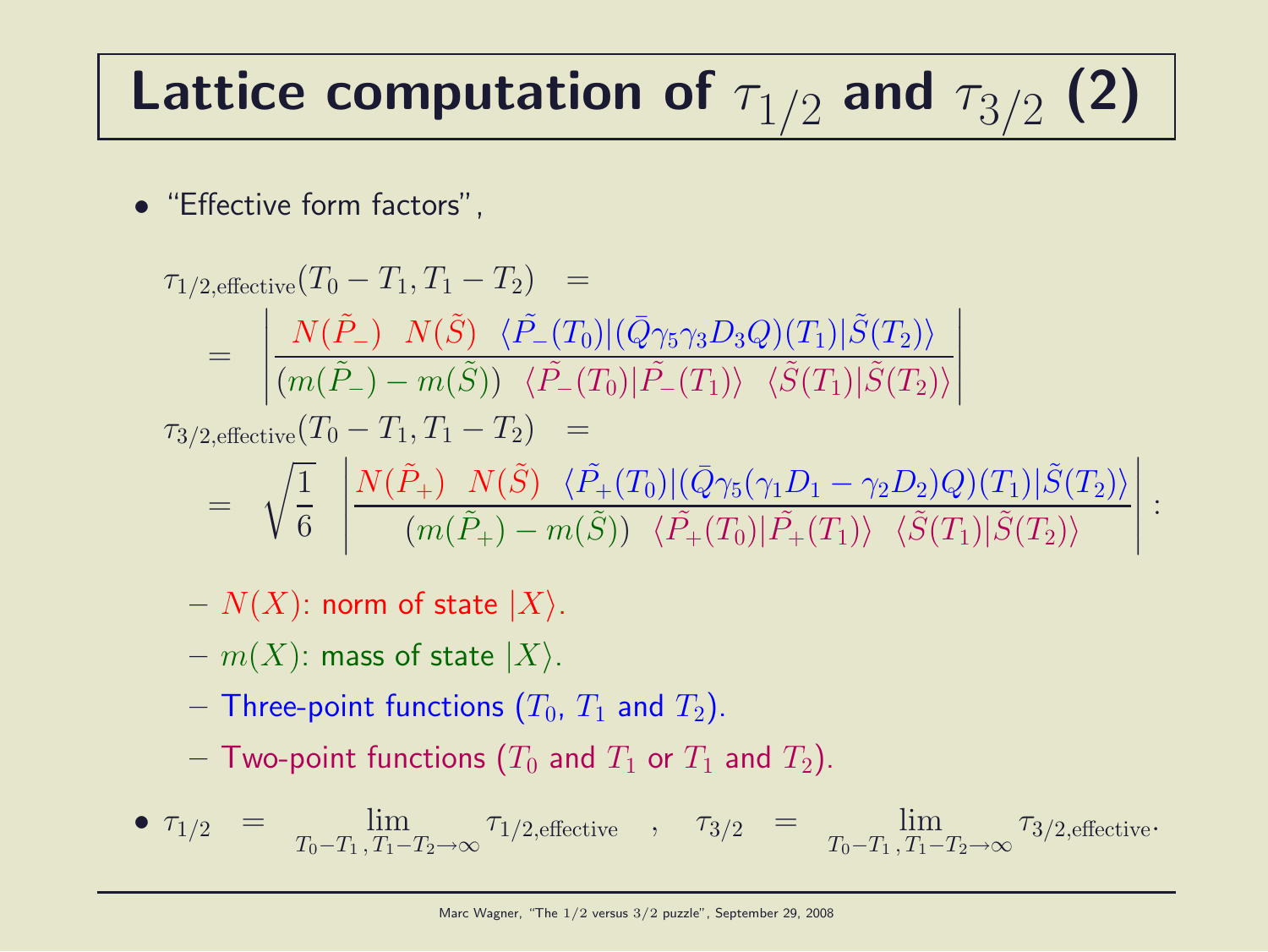## Lattice computation of  $\tau_{1/2}$  and  $\tau_{3/2}$  (3)

• Static-light meson trial states in the physical basis:

$$
|\tilde{S}\rangle = \bar{Q}\gamma_5\chi|\Omega\rangle , |\tilde{P}_-\rangle = \bar{Q}\chi|\Omega\rangle.
$$

• Twist rotation:

$$
\begin{aligned}\n|\tilde{S}\rangle &= \frac{1}{\sqrt{2}} \Big( Z(\gamma_5) |S\rangle + iZ(1)|P_-\rangle \Big) \\
|\tilde{P}_-\rangle &= \frac{1}{\sqrt{2}} \Big( Z(1)|P_-\rangle + iZ(\gamma_5)|S\rangle \Big).\n\end{aligned}
$$

• Determine  $Z(\gamma_5)/Z(1)$  by requiring

 $\langle \tilde{P}_{-}(T)|\tilde{S}(0)\rangle = 0$ 



(cf. my "Trento talk" about extracting  $K$  and  $D$  meson masses).

• Analogously for  $|P_+\rangle$  and  $|D_-\rangle$ .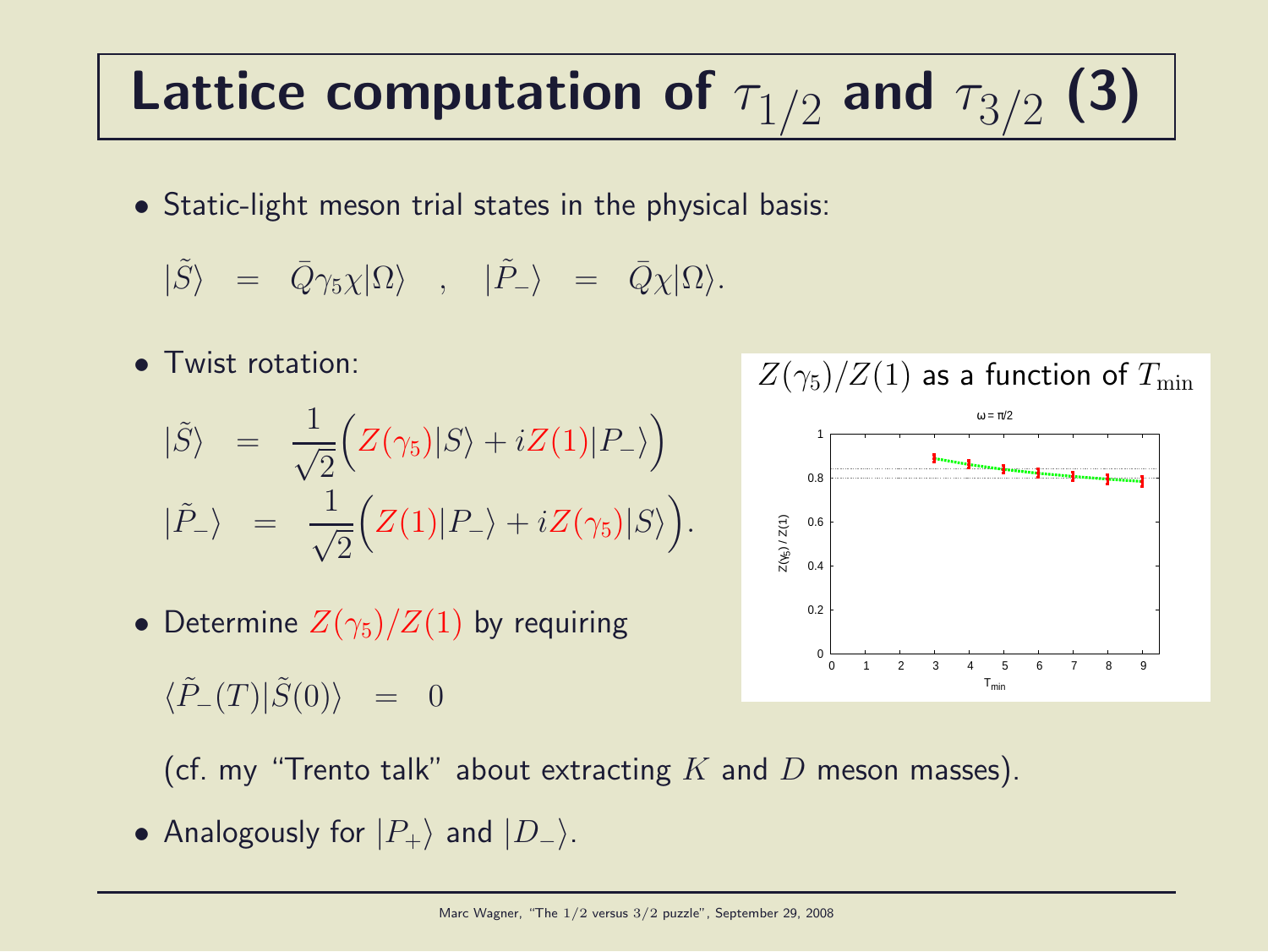## Lattice computation of  $\tau_{1/2}$  and  $\tau_{3/2}$  (4)

• 
$$
\tau_{1/2,\text{effective}}(T_0 - T_1, T_1 - T_2) =
$$
  
\n
$$
= \begin{vmatrix}\nN(\tilde{P}_{-}) & N(\tilde{S}) & \langle \tilde{P}_{-}(T_0)|(\bar{Q}\gamma_5\gamma_3D_3Q)(T_1)|\tilde{S}(T_2)\rangle \\
\vdots & \vdots & \vdots \\
(m(\tilde{P}_{-}) - m(\tilde{S})) & \langle \tilde{P}_{-}(T_0)|\tilde{P}_{-}(T_1)\rangle & \langle \tilde{S}(T_1)|\tilde{S}(T_2)\rangle\n\end{vmatrix}, \dots
$$

• Two-point functions:

$$
\langle \tilde{S}(T_1) | \tilde{S}(T_2) \rangle = \frac{1}{2} \Big( Z(\gamma_5)^2 \langle S(T_1) | S(T_2) \rangle + Z(1)^2 \langle P_-(T_1) | P_-(T_2) \rangle + i Z(\gamma_5) Z(1) \Big( \langle S(T_1) | P_-(T_2) \rangle - \langle P_-(T_1) | S(T_2) \rangle \Big) \Big).
$$

• Determine the norm of  $|\tilde{S}\rangle$ ,  $N(\tilde{S})$ , by performing a  $\chi^2$  minimizing fit with

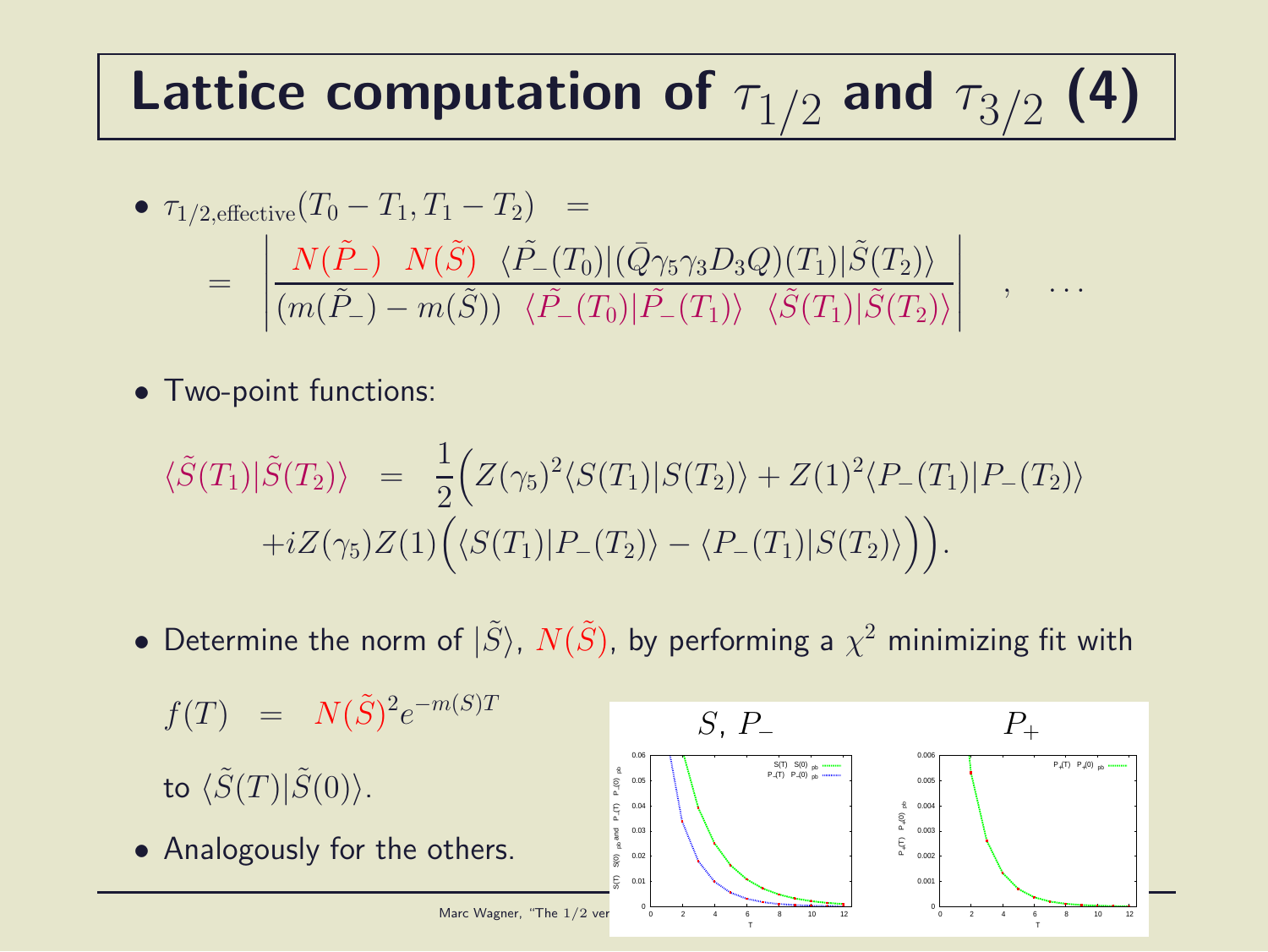#### Lattice computation of  $\tau_1$ ... (5)  $\int_{0}^{\infty}$

• 
$$
\tau_{1/2, \text{effective}}(T_0 - T_1, T_1 - T_2) =
$$
  
\n
$$
= \left| \frac{N(\tilde{P}_-) \ N(\tilde{S}) \ \langle \tilde{P}_-(T_0) | (\bar{Q}\gamma_5 \gamma_3 D_3 Q)(T_1) | \tilde{S}(T_2) \rangle}{(m(\tilde{P}_-) - m(\tilde{S})) \ \langle \tilde{P}_-(T_0) | \tilde{P}_-(T_1) \rangle \ \langle \tilde{S}(T_1) | \tilde{S}(T_2) \rangle} \right|
$$

• Three-point functions:

$$
\langle \tilde{P}_{-}(T_{0}) | (\bar{Q}\gamma_{5}\gamma_{3}D_{3}Q)(T_{1}) | \tilde{S}(T_{2}) \rangle =
$$
  
=  $\frac{1}{2} \Big( Z(\gamma_{5}) Z(1) \Big( \langle P_{-}(T_{0}) | \ldots | S(T_{2}) \rangle + \langle S(T_{0}) | \ldots | P_{-}(T_{2}) \rangle \Big) + i \Big( Z(1)^{2} \langle P_{-}(T_{0}) | \ldots | P_{-}(T_{2}) \rangle - Z(\gamma_{5})^{2} \langle S(T_{0}) | \ldots | S(T_{2}) \rangle \Big) \Big).$   

 $T_1$ 

 $x_0$ 

 $D_3$ 

 $\tilde{P}_-$ 

 $\tilde{S}$ 

 $\overline{x_3}$ 

 $T_0$ 

- Analogously for the other three-point functions.
- Mass differences  $m(P_{-}) m(S)$  and  $m(P_{+}) m(S)$  from the "ETMC static-light spectrum paper".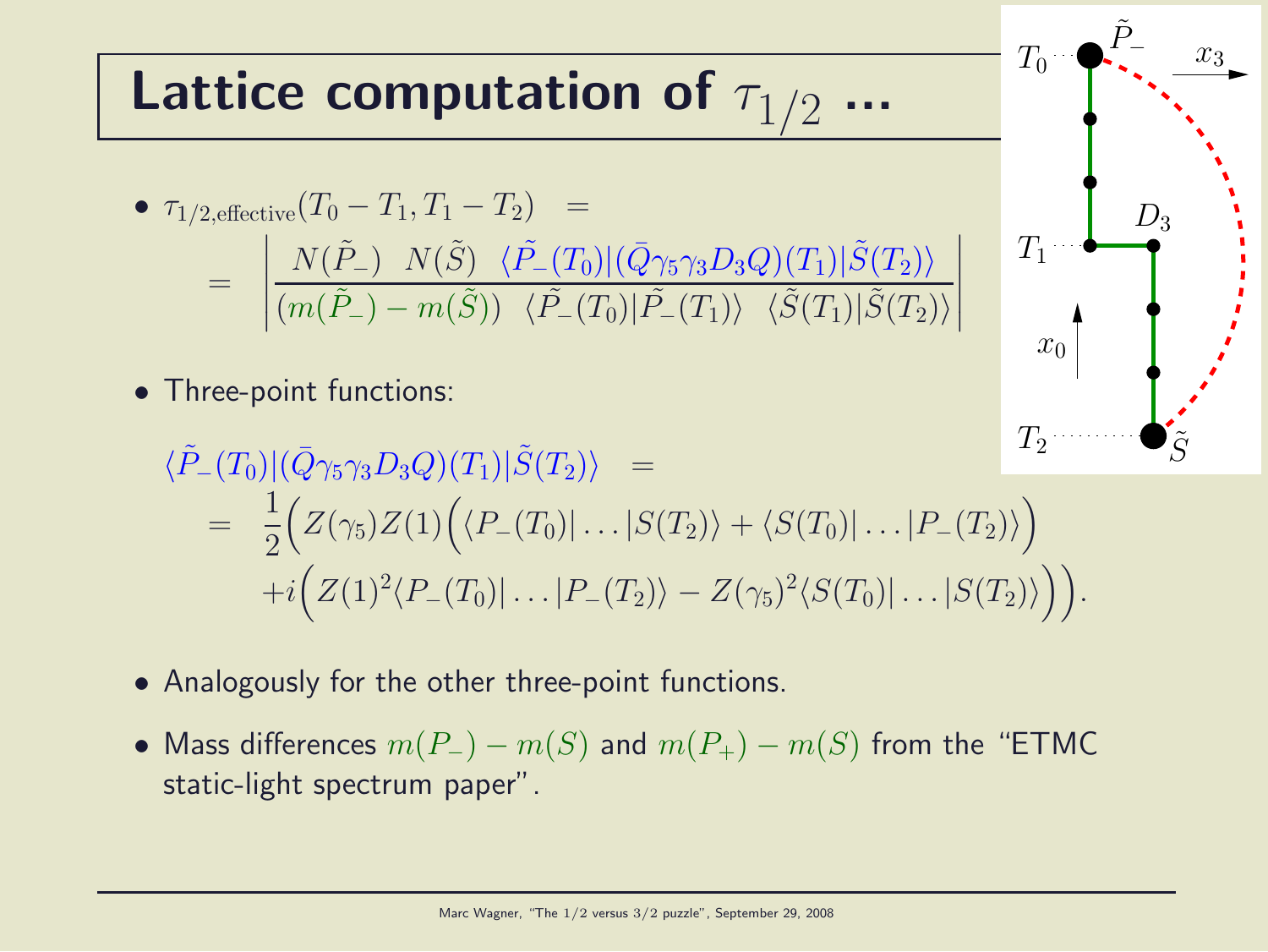#### Lattice computation of  $\tau_{1/2}$  and  $\tau_{3/2}$ (6)

- $\tau_{1/2,\text{effective}}(T_0-T_1,T_1-T_2)$  and  $\tau_{3/2,\text{effective}}(T_0-T_1,T_1-T_2)$  exhibit nice plateaus due to "optimized" trial states  $|\tilde{S}\rangle$ ,  $|\tilde{P}_-\rangle$  and  $|\tilde{P}_+\rangle$ .
- $T_0 T_2 = 8$ :

$$
-\tau_{1/2} = 0.32, \tau_{3/2} = 0.47.
$$

$$
-(\tau_{3/2})^2 - (\tau_{1/2})^2 = 0.12.
$$

•  $T_0 - T_2 = 10$ :

 $-\tau_{1/2} = 0.30, \tau_{3/2} = 0.54.$  $(\tau_{3/2})^2 - (\tau_{1/2})^2 = 0.20.$ 

- $\bullet$   $\tau_{3/2} > \tau_{1/2}$ , i.e. theoretical expectation confirmed.
- "Consistent" with Uraltsev sum rule:

$$
\sum_{n} |\tau_{3/2}^{(n)}|^2 - |\tau_{1/2}^{(n)}|^2 = \frac{1}{4}.
$$

 $\tau_{1/2}$  and  $\tau_{3/2}$  as functions of  $T_0 - T_1$ 



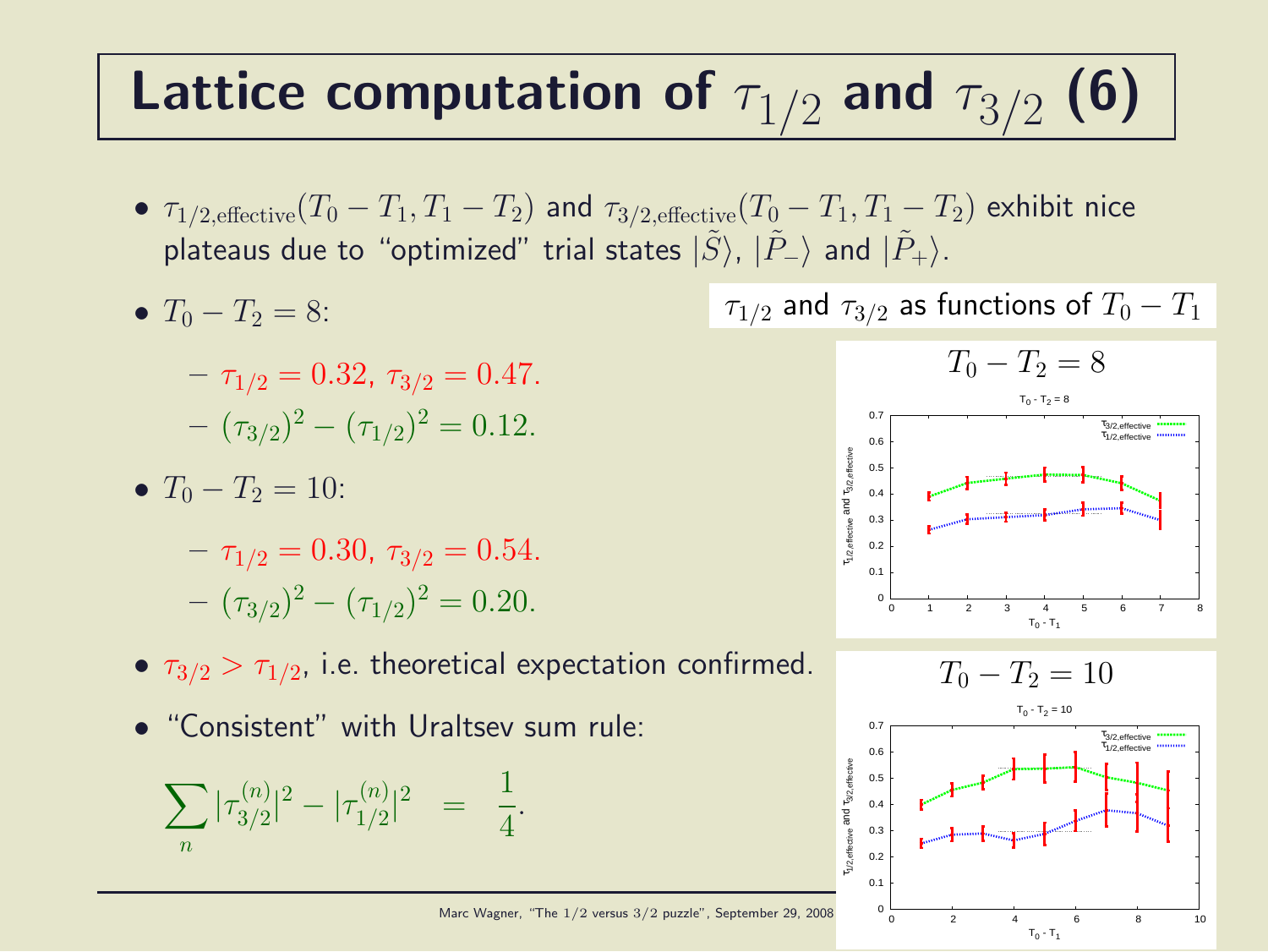#### Lattice computation of  $\tau_{1/2}$  and  $\tau_{3/2}$  $\blacksquare$

- Comparison with the only existing lattice study (quenched, exploratory):
	- $-$  D. Becirevic *et al.*, "Lattice measurement of the Isgur-Wise functions  $\tau_{1/2}$  and  $\tau_{3/2}$ ," Phys. Lett. B  $\bf 609$ , 298 (2005) [arXiv:hep-lat/0406031].

$$
-163 \times 40
$$
 lattice,  $msea = \infty$ ,  $mPS = 800$  MeV.

 $- \tau_{1/2} = 0.38(4), \tau_{3/2} = 0.53(8).$